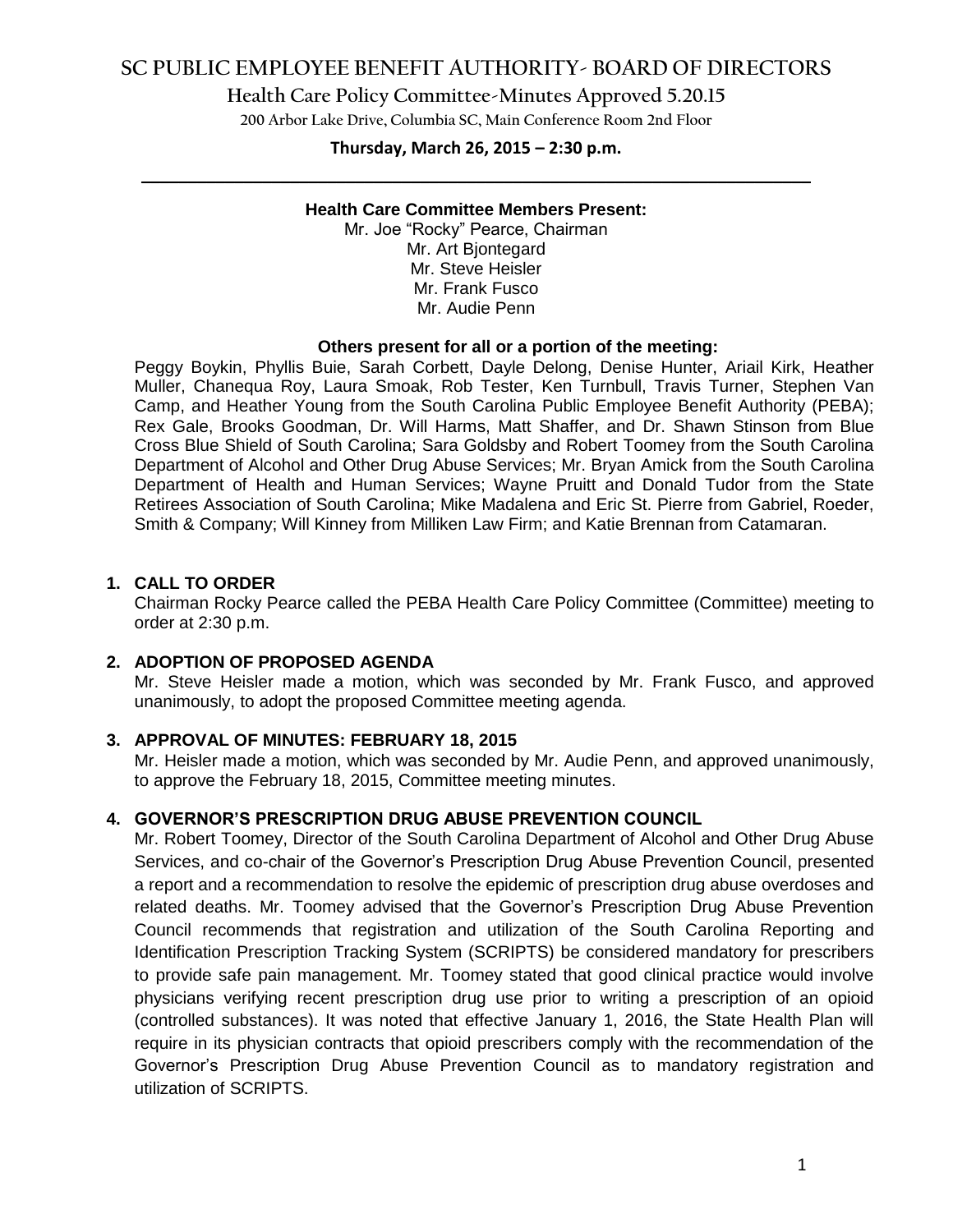# **SC PUBLIC EMPLOYEE BENEFIT AUTHORITY- BOARD OF DIRECTORS**

**Health Care Policy Committee-Minutes Approved 5.20.15**

**200 Arbor Lake Drive, Columbia SC, Main Conference Room 2nd Floor**

## **Thursday, March 26, 2015 – 2:30 p.m. \_\_\_\_\_\_\_\_\_\_\_\_\_\_\_\_\_\_\_\_\_\_\_\_\_\_\_\_\_\_\_\_\_\_\_\_\_\_\_\_\_\_\_\_\_\_\_\_\_\_\_\_\_\_\_\_\_\_\_\_\_\_\_\_\_\_\_\_\_\_\_\_**

### **5. TELEMEDICINE UPDATE**

Dr. Shawn Stinson, Vice President and Chief Medical Officer, and Dr. Will Harms, Medical Affairs, from Blue Cross Blue Shield of South Carolina, provided an overview of telemedicine. Dr. Harms stated that telemedicine is a clinician-to-clinician interaction on behalf of the patient via a realtime, bi-directional, secured electronic audio and video telecommunications system to provide medical care to a patent in circumstances that do not require face-to face contact. Dr. Harms advised that telemedicine includes consultation, diagnostic and treatment services, and eliminates the hardship of traveling extended distances. Current scope of use includes consultations for high-risk pregnancy; consultation for acute stroke treatment; mental health interview examinations; and emergency room-to-emergency room consultations. Dr. Harms advised that although the house budget has \$12 million earmarked for the Medical University of South Carolina (MUSC) telemedicine, there is not any pending legislation regarding mandated telemedicine coverage.

Chairman Pearce thanked Dr. Stinson and Dr. Harms for their presentation.

### **6. HEALTH CARE STRATEGIC PLANNING**

Ms. Sarah Corbett, PEBA's Chief Operating Officer, stated that staff worked collaboratively with Blue Cross Blue Shield of South Carolina, and Gabriel, Roeder Smith & Company (GRS) to develop the State Health Care Plan initiatives for 2016-2017.

Mr. Rob Tester, PEBA's Health Care Policy Director, reviewed the State Health Plan Benchmarking Against National Best Practices document which includes health care strategies already implemented; strategies in progress; and strategies to pursue in 2016-2017 and beyond.

Mr. Tester also reviewed the 2016-2017 State Health Plan Initiatives which include:

- 1. Developing a value-based contracting high-performance medical network;
- 2. Reference-Based Pricing;
- 3. Value-Based Contracting: Patient-Centered Medical Homes (PCMHs);
- 4. Specialty Pharmacy Management;
- 5. Value-Based Insurance Design (VBID)
- 6. Continued Focus on Wellness; and
- 7. Physician Dispensing and Pharmacy Network Management.

Following further discussion, Mr. Art Bjontegard made a motion, which was seconded by Mr. Heisler, and passed unanimously, to adopt directionally the strategies for the State Health Plan to pursue in 2016-2017, with final approval of strategies for 2016 no later than July 2015.

### **7. HEALTH CARE POLICY LEGISLATIVE UPDATES**

Ms. Peggy Boykin, PEBA's Executive Director, reminded the Committee that each week staff sends out a legislative update regarding bills related to PEBA, and to please let her or Mr. Tester know if they have any questions related to the bills concerning health care.